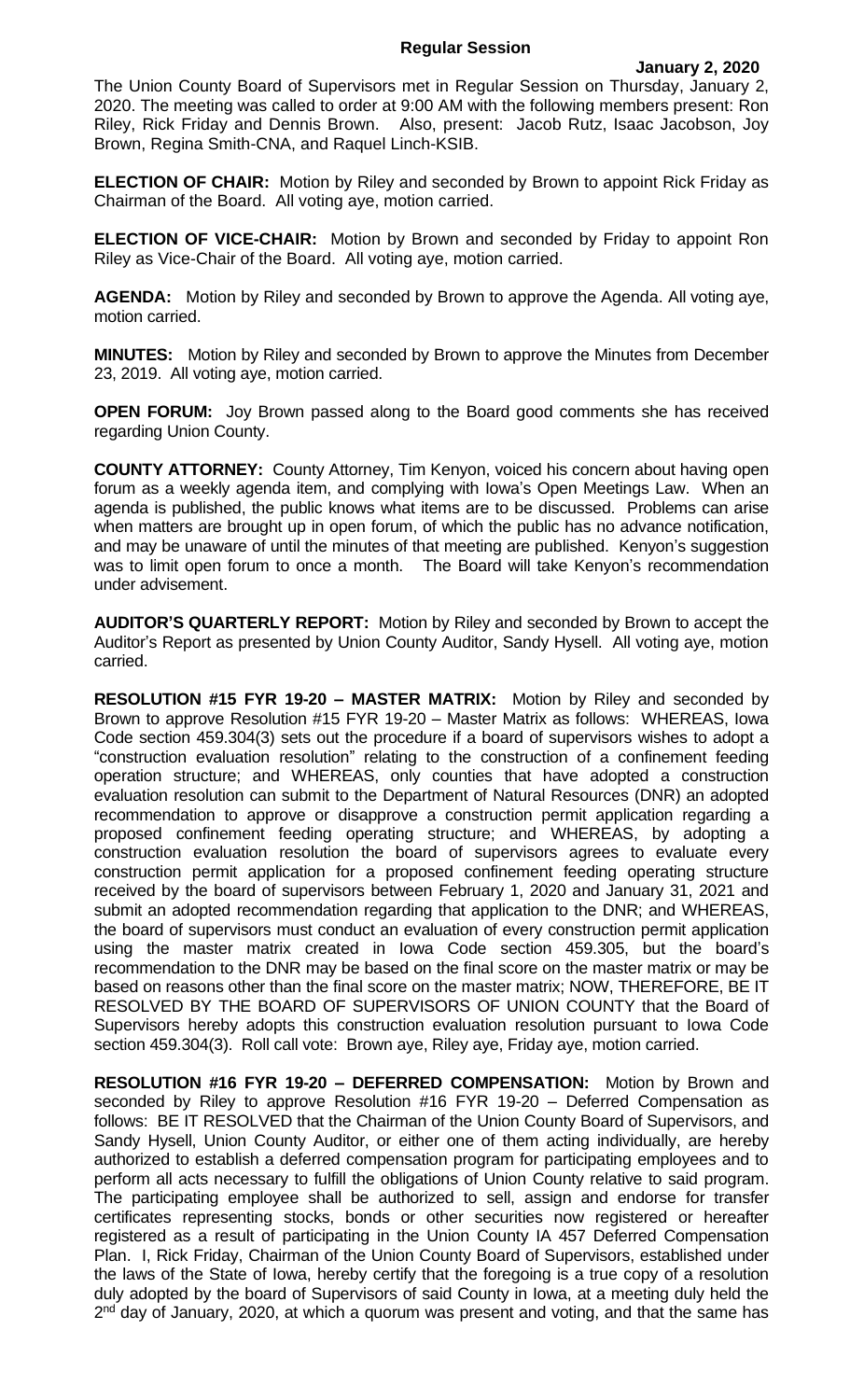not been repealed or amended, and remains in full force and effect. Roll call vote: Brown aye, Riley aye, Friday aye, motion carried.

**RESOLUTION #17 FYR 19-20 – DEPOSITORY:** Motion by Riley and seconded by Brown to approve Resolution #17 FYR 19-20 – Depository as follows:

BE IT RESOLVED that the Union County Board of Supervisors of Union County, Iowa approves the following list of financial institutions to be depositories of the Union County funds in conformance with all applicable provisions of Iowa Code Chapters 452 and 453 (1983) as amended by 1984 Iowa Acts, S.F. 2220. The Recorder, Treasurer, Sheriff, Auditor is hereby authorized to deposit the Union County funds in amounts not to exceed the maximum approved for each respective financial institution as set out below:

|                 | <b>Name of Depository Office</b> | Location     | <b>Maximum Balance In Effect</b><br><b>Under Prior Resolution</b> | <b>Maximum Balance In</b><br><b>Effect</b><br><b>Under This</b><br><b>Resolution</b> |
|-----------------|----------------------------------|--------------|-------------------------------------------------------------------|--------------------------------------------------------------------------------------|
| Recorder:       | IA St Savings Bank               | Creston      | 150,000.00                                                        | 150,000.00                                                                           |
| Treasurer:      | <b>Great Western Bank</b>        | Creston      | 2,000,000.00                                                      | 2,000,000.00                                                                         |
|                 | <b>State Savings Bank</b>        | Creston      | 1,000,000.00                                                      | 1,500,000.00                                                                         |
|                 | First Nat'l Bank                 | Creston      | 5,000,000.00                                                      | 2,000,000.00                                                                         |
|                 | IA St Savings Bank               | Creston      | 8,000,000.00                                                      | 8,000,000.00                                                                         |
|                 | <b>PCSB</b>                      | Creston      | 2,000,000.00                                                      | 2,000,000.00                                                                         |
|                 | IA Public Agency % Norwest Bank  | Des Moines   | 1,000,000.00                                                      | 4,500,000.00                                                                         |
| Sheriff:        | First Nat'l Bank                 | Creston      | 350,000.00                                                        | 350,000.00                                                                           |
|                 | <b>PCSB</b>                      | Creston      | 100,000.00                                                        | 100,000.00                                                                           |
|                 | IA St Savings Bank               | Creston      | 25,000.00                                                         | 25,000.00                                                                            |
| <b>Auditor:</b> | First Nat'l Bank                 | Creston      | 25,000.00                                                         | 25,000.00                                                                            |
|                 | <b>PCSB</b><br>- -<br>-          | Creston<br>_ | 25,000.00                                                         | 25,000.00                                                                            |

Roll call vote: Riley aye, Brown aye, Friday aye, motion carried

**HOLIDAY SCHEDULE:** Motion by Brown and seconded by Riley to approve the following Holidays for 2020:

| TIUIIUAYS IUI ZUZU.             |            |
|---------------------------------|------------|
| President's Day                 | 02/17/2020 |
| Good Friday 1/2 Day             | 04/10/2020 |
| <b>Memorial Day</b>             | 05/25/2020 |
| Independence Day                | 07/03/2020 |
| Labor Day                       | 09/07/2020 |
| <b>Veterans Day</b>             | 11/11/2020 |
| <b>Thanksgiving Day</b>         | 11/26/2020 |
| Day after Thanksgiving          | 11/27/2020 |
| <b>Christmas Eve</b>            | 12/24/2020 |
| Christmas Day                   | 12/25/2020 |
| New Year's Day                  | 01/01/2021 |
| All voting aye, motion carried. |            |
|                                 |            |

**OFFICIAL NEWSPAPERS:** Motion by Brown and seconded by Riley to approve the Creston News Advertiser and the Afton Star Enterprise as the official newspapers for Union County. All voting aye, motion carried.

**RESOLUTION #18 FYR 19-20 – RECORD RETENTION:** Motion by Riley and seconded by Brown to approve Resolution #18 FYR 19-20 – Record Retention as follows: The following is a list of records, which are to be destroyed (after appropriate documents are scanned and checked) by burning in accordance with law and as authorized by the Union County Board of Supervisors on January 2, 2020. County records included are: **RECOMMENDED RETENTION**

| <b>RECORDS</b>                                  | <b>DESTROYED AFTER</b>               |
|-------------------------------------------------|--------------------------------------|
| <b>Receipts</b>                                 | 1 yr After Audit                     |
| <b>Secondary Roads Receipts</b>                 | 1 yr After Audit                     |
| Claims                                          | 2 yr after Audit                     |
| <b>Mental Health Copies for Claims</b>          | 2 yr after Audit                     |
| <b>Handwritten Claims</b>                       | 2 yr after Audit                     |
| Payroll time cards and Ledgers                  | 5 yr after                           |
| Annual reports receipts, expenditures, balances | 10 <sub>yr</sub>                     |
| General ledger, expenditure & revenue ledgers   | 10 <sub>yr</sub>                     |
| <b>Closed Session Tapes</b>                     | 10 <sub>yr</sub>                     |
| <b>Board AGENDA</b>                             | Administrative & legal values ended. |
|                                                 |                                      |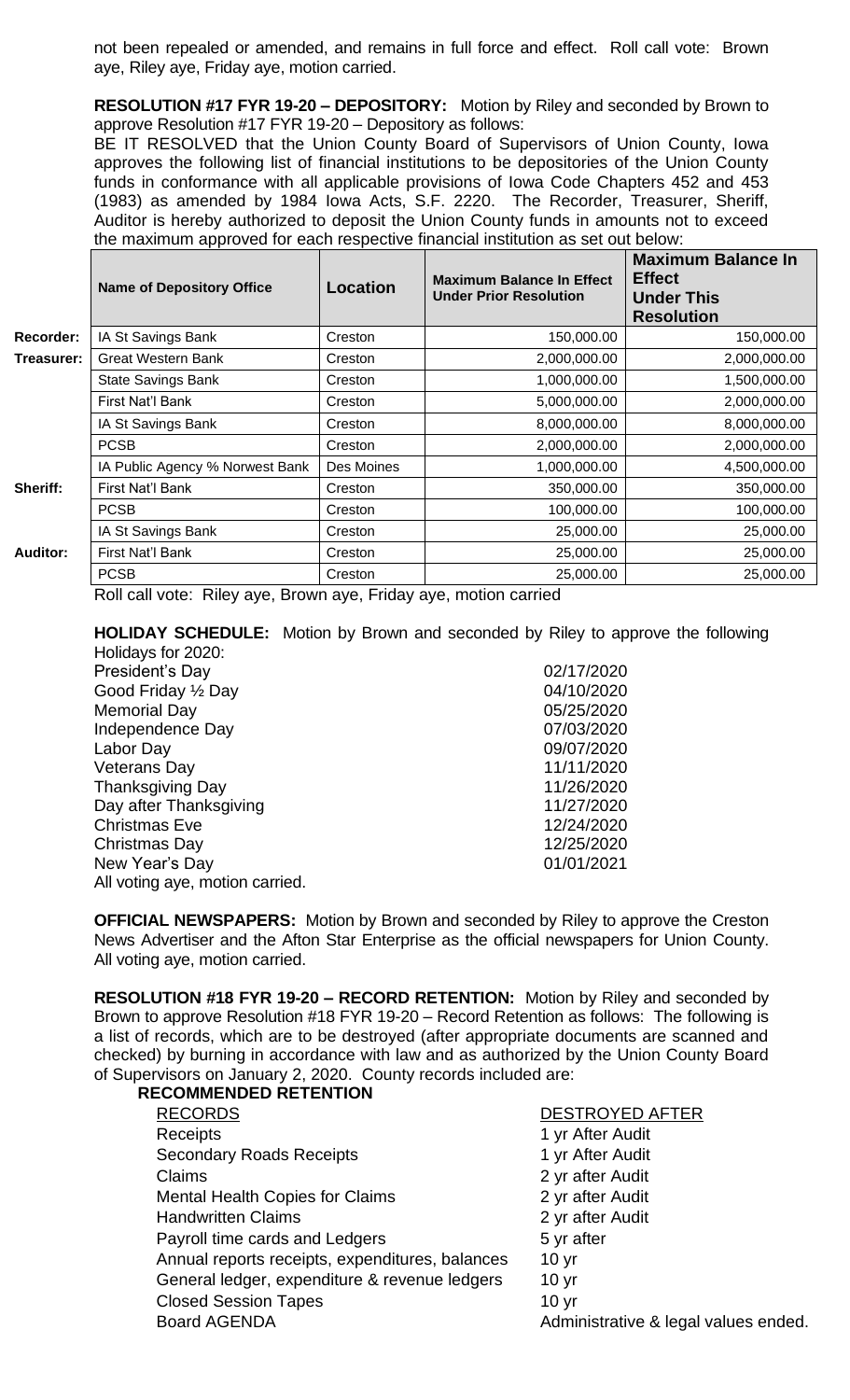Returned Homestead & Military disallowances Administrative & legal values ended. Roll call vote: Riley aye, Brown aye, Friday aye, motion carried.

**RESOLUTION #19 FYR 19-20 - SUPERVISORS ORGANIZATION:** Motion by Brown and seconded by Riley to approve Resolution #19 FYR 19-20 – Supervisors Organization as follows: Be It Resolved by the Union County Board of Supervisors that their regular meeting days be set for each Monday of the month and claims will be approved the second and forth Monday's of each month. Special sessions to be held on Wednesday when possible. Business will be conducted pursuant to Robert's Rules of Order except, Chairman of the Board can make motions or second motions for prompt flow of business. No bills will be allowed unless they carry the approval of the officer empowered to order the same. That the aid of the Poor must be obtained through the County General Relief Designee (MATURA Action Corporation) or Chair of the Board of Supervisors. That all claims must be itemized in full with vendor invoice and signed by office head. Claims must be filed in the Auditor's office by noon on Thursday proceeding the weekly session of the Board, exceptions with the discretion of the Board. Roll call vote: Brown aye, Riley aye, Friday aye, motion carried.

**TREASURER CERTIFICATION OF APPOINTMENTS:** Motion by Riley and seconded by Brown to approve the Treasurer Certificate of Appointments of Jenny Wheeler as Deputy Treasurer and Stacy Graham as Drivers License Deputy of Union County. All voting aye, motion carried.

**RESOLUTION #20 FYR 19-20 - TREASURER CASH ON HAND:** Motion by Brown and seconded by Riley to approve Resolution #20 FYR 19-20 – Treasurer Cash on Hand as follows: NOW on this 2<sup>nd</sup> day of January 2020, the matter of a Resolution approving Cash on hand in the Union County Treasurer's Office. WHERE AS, the Union County Board of Supervisors approves the Union County Treasurer's Office to have funds on hand each day, not to exceed \$1,200. Roll call vote: Riley aye, Brown aye, Friday aye, motion carried.

**TREASURER - UNION COUNTY INVESTMENT POLICY:** Motion by Riley and seconded by Brown to approve the Union County Investment Policy. All voting aye, motion carried.

**ADA REAPPOINTMENT:** Motion by Brown and seconded by Riley to approve the following to serve on the American Disability Act (ADA) Board: Betty Crittenden, Allison Danilovich, Rick Piel, Sandy Hysell, Shawn Lauer, Brenda Mahan, Doug Jones and Ron Riley. All voting aye, motion carried.

**COMPENSATION BOARD APPOINTMENT:** Motion by Brown and seconded by Riley to approve the appointment of Sarah Long to serve on the Union County Compensation Board as a Supervisors representative. All voting aye, motion carried.

**COMPENSATION BOARD REAPPOINTMENT:** Motion by Riley and seconded by Brown to approve the appointment of Mike Duckworth to serve on the Union County Compensation Board as the Attorney's representative. All voting aye, motion carried.

**CONDEMNATION COMMISSION REAPPOINTMENT:** Motion by Brown and seconded Riley to approve the following to serve on the Condemnation Board:

**Licensed Real Estate Brokers Bank and/or Loan Agencies Owners of City Property** Dennis Carter **Paul Fuller (PCSB)** Franklin Eighme Retta Ripperger Chris Eaton (FNB) Katie Turner Korina Loudon Randy Ringsdorf (ISSB) Gail Peterson Scott Coen (State Savings) Diane Poore **Network Charlots** Kelly Richards (Great Western) Mary Seales Morris Conklin **Owners-Operators of Ag Property** 

Richard Ide Eddie Ehm Ann Moore Leslie Wurster All voting aye, motion carried.

**MEDICAL EXAMINERS REAPPOINTMENT:** Motion by Brown and seconded by Riley to approve the following as Union County Medical Examiners Reappointment: Jacqueline Welchan, Daniel E. Walker, Lonnie Miller, and Chuck Hoyt. All voting aye, motion carried.